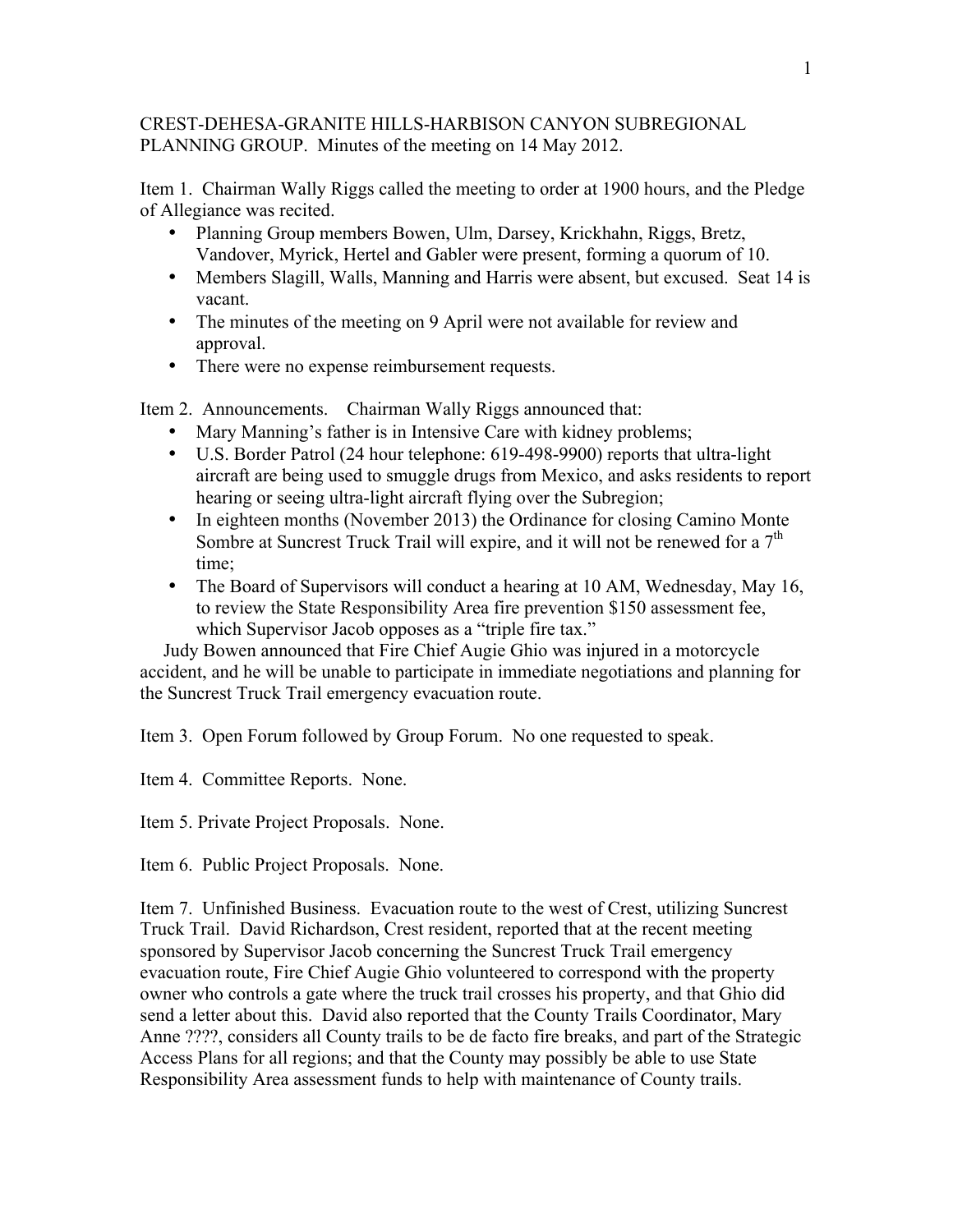Judy Bowen reported that the Crest Community Association meeting to discuss the Suncrest Truck Trail issue was cancelled.

 There is no new information about the potential sale of the City of El Cajon property, where part of Suncrest Truck Trail is located, to the Endangered Habitats Conservancy.

Item 8. New Business. Presentation of issues and potential impact on east county communities created by proposed Quail Brush Genco Power Plant west of Santee. Chairman Wally Riggs introduced David Richardson, Crest, who presented to the Planning Group information concerning the proposed Quail Brush Genco Power Plant that would be located at the west edge of Santee near the intersection of Mast Blvd. and Highway 52, and stated that Supervisor Dianne Jacob will support opposition to the project if she receives urging and support to do so from the Planning Group. He provided a handout of a letter from Supervisor Jacob in which she encourages public input and testimony concerning the project to be submitted to the San Diego Air Pollution Control District and the California Energy Commission. David requested the Planning Group to discuss the project, and if it finds reasons for opposition to the project, to write a letter to that effect to Supervisor Jacob, asking her to be proactive in assuring that all relevant laws, ordinances, standards (i.e., for air quality, for open space protection, for flight operations at Gillespie Field, etc.) are rigorously applied. He also requested that the Group submits a copy of this letter to the California Energy Commission docket.

 Planning Group discussion focused primarily on the fact that the proposed project would have a serious negative impact on the air quality, and on human health, for residents of the Crest-Dehesa- Granite Hills- Harbison Canyon Subregion. The proposed power plant would increase the air pollution load in air that already often exceeds acceptable limits. The Group also was concerned about the potential impact of degraded visibility from smog increases caused by the project on the flight operations at Gillespie Field; and about the loss of City of San Diego Open Space adjacent to the Mission Trails Regional Park.

 Pat Ulm moved that the Planning Group writes a letter to Supervisor Dianne Jacob, listing its reasons for opposition to the proposed Quail Brush Genco Power Plant project (i.e., project will increase regional air pollution; project will negatively impact human health of Subregion's residents; project is too close to schools; project will sacrifice regional open space for industrial expansion; project will increase smog and decrease visibility, affecting operations at Gillespie Field); and requesting Supervisor Jacob and the Board of Supervisors to direct all County departments to be proactive in requiring the project to adhere to all existing laws, ordinances, standards and regulations that apply to the project as proposed, and to oppose any changes to these laws, ordinances, standards and regulations that may be proposed to facilitate and implement the proposed project. The motion passed (9 yes; 0 no; 1 abstain: Myrick)

 The intent of the motion includes 1) submitting a separate letter to the San Diego City Planning Commission (with a copy to the California Energy Commission) that emphasizes the Group's opposition to the proposed rezoning of Open Space land to Industrial land; 2) submitting a separate letter to the California Energy Commission expressing all of the reasons for the Planning Group's opposition to the project; and 3) submitting a separate letter to Supervisor Jacob.